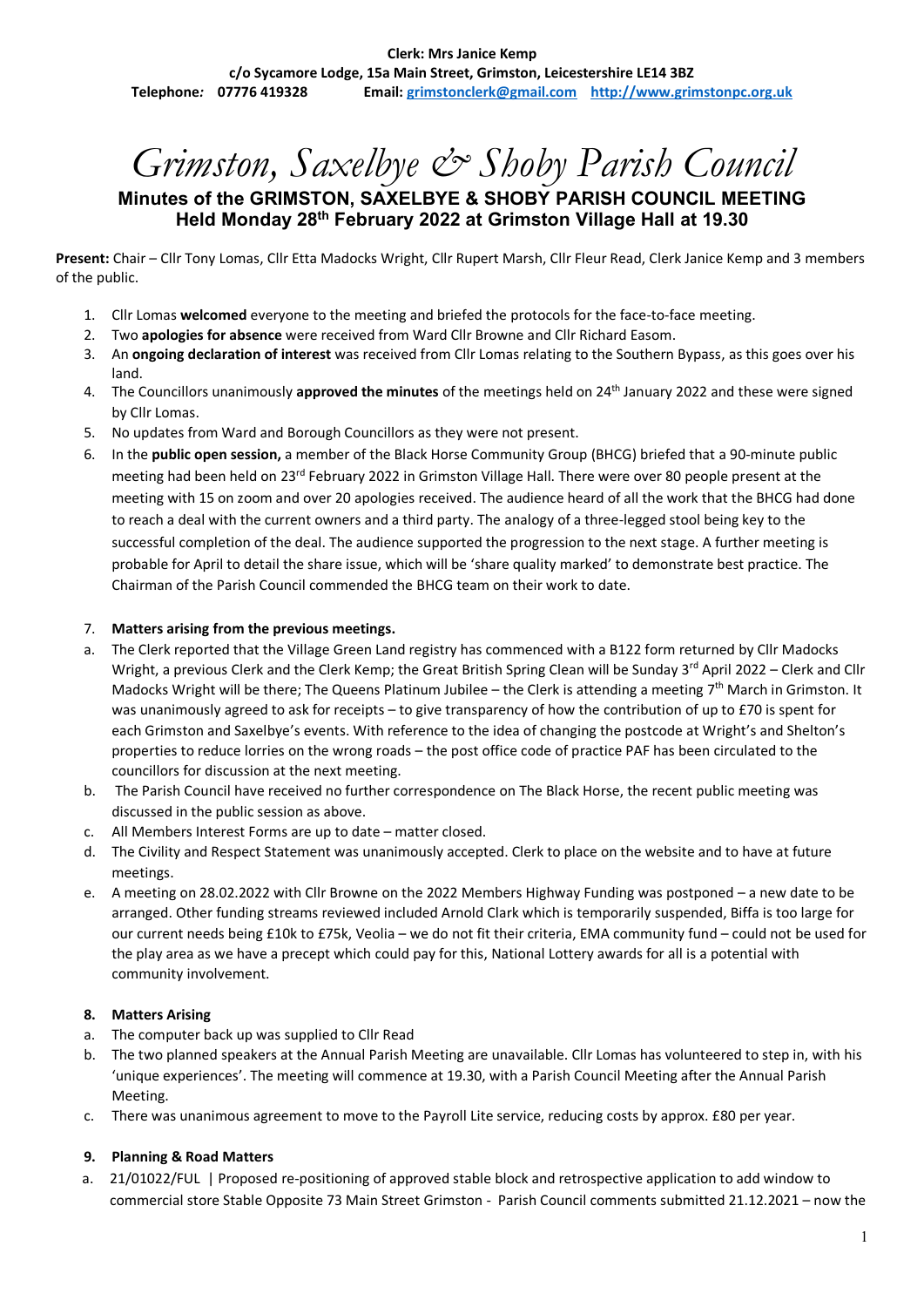## **Clerk: Mrs Janice Kemp**

**c/o Sycamore Lodge, 15a Main Street, Grimston, Leicestershire LE14 3BZ Telephone***:* **07776 419328 Email: [grimstonclerk@gmail.com](mailto:grimstonclerk@gmail.com) [http://www.grimstonpc.org.uk](http://www.grimstonpc.org.uk/)**

dates have been extended. A member of the public's correspondence was raised as they are very concerned in regards to the retrospective windows - how planning was allowed, when not in keeping with village character. Also asking when will the wooden cladding be fitted to the exterior of the property and when the temporary refrigerated building is being removed from site, now that the property is occupied. Their concerns included that this building continues to apply pressure and vibration to the roots of an Oak Tree. There are trees and hedges on the property or on the adjoining properties which are within falling distance of the proposed development, and the plans state trees or hedges need to be removed or pruned in order to carry out the proposal. However these are not shown on any of the plans. The Councillors suggested that the member of the public details their concerns to MBC – Clerk to feedback to them.

- b. NEW APPLICATION 22/00159/FULHH so slight change in the agenda numbering as it applies to the same premises as a. - Stable Opposite 73 Main Street The proposal seeks planning permission for a wall and security gate to be erected at The Milk yard, Main Street, Grimston in order to secure the road side boundary to the application site. After a full discussion the councillors unanimously agreed to object to this application as it would not blend into the street scene, with no other brick walls along this part of the street. There are many other options to increase security without this 2.1m high brick wall, there is already a well maintained ditch, and thorny hedges are a good deterrent. Clerk to submit comments to MBC.
- c. 21/01178/FULHH | Proposed residential annexe | Oak Tree Farm 89 Main Street Grimston as of 8<sup>th</sup> Feb application permitted – with conditions including the living accommodation shall be occupied solely by members of the household of the principal dwelling or their dependants… and is shall not be used or severed from the principal house and used as a separate and unconnected dwelling unit.
- d. 21/01190/FULHH | Alterations to outbuilding | The Barn 1A Perkins Lane Grimston *MBC have confirmed "We are in discussions with the applicant and agent over the functioning of the proposal as an annex (Ms S Hullott)"* - the PC have already submitted comments 23.11.2021.
- e. 21/01194/FUL | Erection of an agricultural general-purpose building | Saxelbye Top Farm the Parish Council submitted comments 23.11.2021 – now dates have been extended. MBC have confirmed *"We are currently awaiting consultation responses, LLFA very important regarding drainage capacity (J Worley)"* . The dates have been extended by  $MBC - to 9<sup>th</sup> March.$
- f. 21/00615/CL Certificate for lawful use for an existing dwelling. The old goods yard Saxelbye MBC confirmed *"Additional evidence has been submitted by the Applicant. This is now being considered with a view to whether sufficient evidence has now been submitted and legal advice sought in this regard and the content of the submission (Mrs H White)" -* the PC submitted comments 16.07.2021
- g. 22/00036/FUL Adjacent to Oakley Terrace Main Street Grimston A Two Parish Councillors visited the site on 29th January. The application is supported with the comments that the design is an improvement on the previous approved application (19/00952/FUL) and the roof height (which was a previous point of note) is marginally lower.
- h. LCC REF 860522 relating to Traffic Calming at or on OSTLER LANE in Saxelbye photos sent to LCC on 11.02.2022. and an email from 2 members of the public also raising concerns has been forwarded to LCC. Response received 25.02.2022 from LCC: Thank you for your email regarding traffic calming measures on Ostler Lane. Whilst both suggestions are not without merit, in order to implement a 20mph speed limit the guidance states that for 20mph speed limits to be introduced and signed without physical traffic calming measures, generally speeds within the existing environment must be below 24mph. Therefore, we will arrange to have some speed surveys undertaken throughout the village. Also, the implementation of Traffic Regulation Orders (TRO's), which are required for reducing the speed limit, is expensive in terms of both funding and staff time due to the required legal process in creating them, which includes publicly consulting and advertising any proposals. The estimated cost is in the region of £7500. Once the surveys have been carried out and we have assessed the data we will contact you regarding the results and any further action. As part of our initial assessment, we noted that Ostler Lane is a narrow, rural road with narrow verges. Due to this, vehicles travelling along Ostler Lane should be maintaining a safe speed at all times in anticipation of other road users. Clerk to confirm with LCC who funds the £7500 mentioned.
- i. LCC REF 860523 relating to mud on the road on OSTLER LANE, Saxelbye LCC response: Mud on the highway is generally caused by farmers or developers accessing their sites, it is their responsibility to ensure any mud is removed. We will place signs out warning of slippery roads where required and will liaise with the farmer/developer responsible.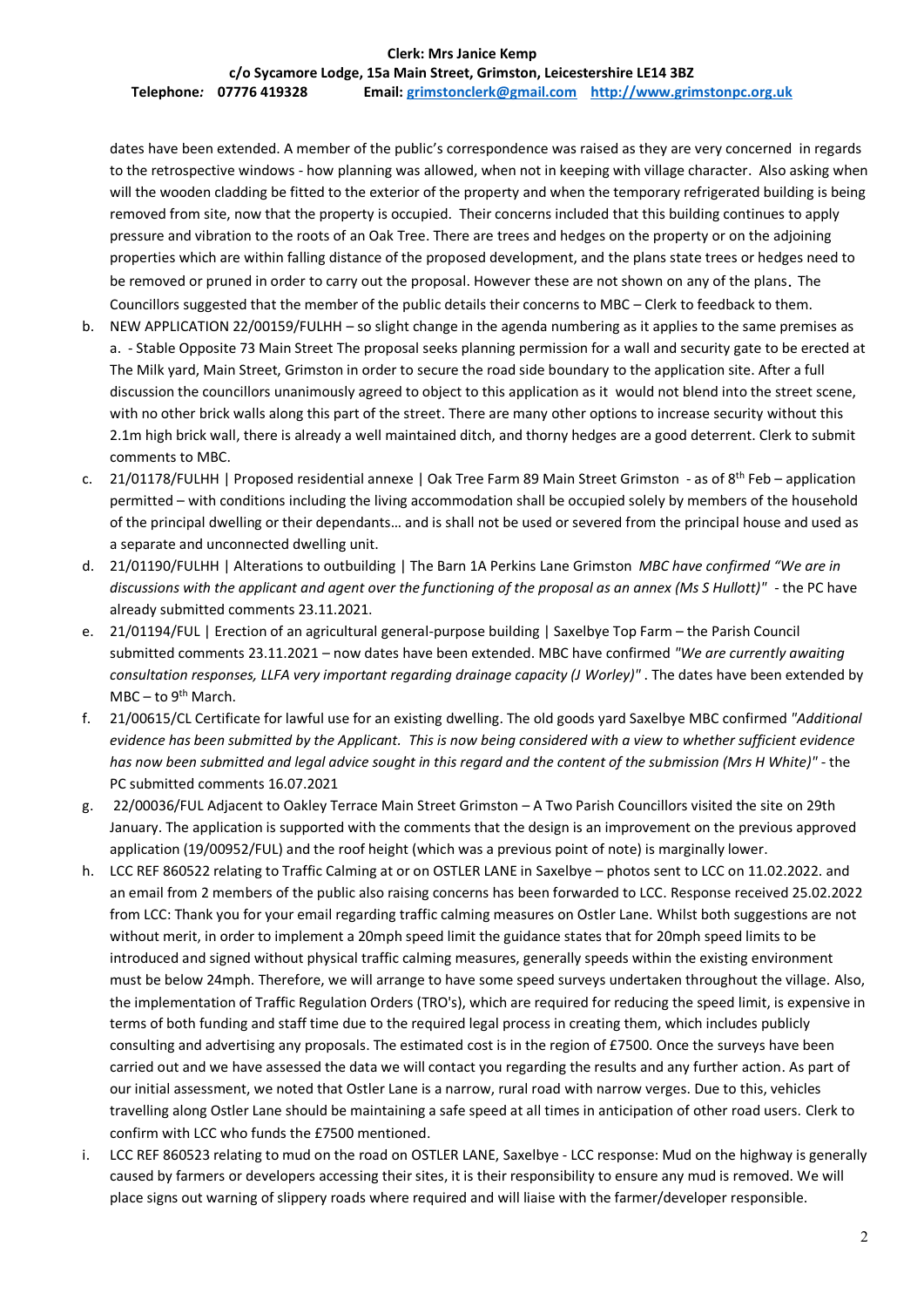#### **Clerk: Mrs Janice Kemp**

**c/o Sycamore Lodge, 15a Main Street, Grimston, Leicestershire LE14 3BZ**

**Telephone***:* **07776 419328 Email: [grimstonclerk@gmail.com](mailto:grimstonclerk@gmail.com) [http://www.grimstonpc.org.uk](http://www.grimstonpc.org.uk/)**

- j. LCC 860513 'Pothole Carriageway' on SAXELBY PARK ROAD was reviewed and painted around the pot hole but no further action has been taken.
- k. LCC REF 857363 Gully Blocked on PERKINS LANE in Grimston this is no longer on their list and has been superseded by excessive running water opposite Number 5. Clerk to raise this with LCC – there is a major safety concern if this becomes icy.
- l. LCC REF 849457 the condition of the Church bank, Main Street Grimston outstanding
- m. LCC REF 841138 the condition of the bank at bottom of Ostler Lane this is no longer on their list but appears to be part of LCC REF 860523 now.
- n. LCC REF 806373 signage to prevent long lorries driving down Ostler Lane IN PLACE but rather underwhelming. As can be seen from these records Ostler Lane is a concern.

#### 10. **Correspondence for information:**

A weekly email is now sent by the Clerk each week to councillors and includes correspondence for information – this did not give rise to any further comments

#### **11. Correspondence for discussion:**

- Thefts: any information is posted on the community WhatsApp, there is also a farm watch WhatsApp.
- Asfordby Parish Plan feedback by 01.04.2022 Clerk to add to website and community WhatsApp. Are there any learnings for us? Clerk to feedback.
- Spring event Towards a Wilder Wreake Valley Hosted by Leicestershire & Rutland Wildlife Trust Wednesday 6th April 2022 10am-4.30pm Brooksby College, Brooksby – No action
- RCC AWARDS anyone or anything that has a positive impact on your community in Leicestershire or Rutland. Nominations are open until the end of March: PC unanimously agreed to nominate the BHCG. Clerk to action and to send details to BHCG.
- Melton Borough Council is opening the conversation with residents, businesses and community groups about climate change. A survey asking local residents, businesses and organisations for their views is available to complete until 30 April 2022. In addition, throughout the consultation period, the council will be holding numerous engagement events with various groups and individuals, listening to local people and understanding what they want to see happen locally. Clerk to add to website and community WhatsApp
- Leicestershire Waste Partnership (Leicestershire County Council and the 7 districts) are seeking views on the new [Resources and Waste Strategy for Leicestershire](https://www.leicestershire.gov.uk/have-your-say/current-engagement/leicestershires-resources-and-waste-strategy-2022-2050) as part of a 12 week public consultation. Clerk to add to website and community WhatsApp.
- LCC communication  $-$  FREE Biodiversity training  $-$  no action
- Access to Nature Plan covering Leicestershire and Rutland correspondence on public access that do not appear on national datasets, e.g., footpaths that may be open as part of an informal agreement and so won't appear on OS maps. The Councillors do not believe this is the case in this parish therefore no action.
- "The Armed Forces Covenant is a pledge that together we acknowledge and understand that those who serve or who have served in the armed forces, and their families, should be treated with fairness and respect in the communities, economy and society they serve with their lives. More information is available at: https://www.armedforcescovenant.gov.uk/

If your Parish Council would be interested in signing The Armed Forces Covenant or learning more about it, please get in touch at victoria.coomber@charnwood.gov.uk where I will be able to help and discuss with you in more detail." Clerk to establish what is involved and present at the next meeting.

#### 12. **Clerk's Finance Report**

a. Financial report since last meeting

| Accounts stand at:     | 21 <sup>st</sup> January 2022 | 25 <sup>th</sup> February 2022 | Changes from 21 <sup>st</sup> Jan |
|------------------------|-------------------------------|--------------------------------|-----------------------------------|
| Reserve Account        | £3,501.25                     | £3,501.25                      | No change                         |
| <b>Current Account</b> | £5,333.34                     | £5,203.13                      | IN: E0<br>OUT: £130.21            |